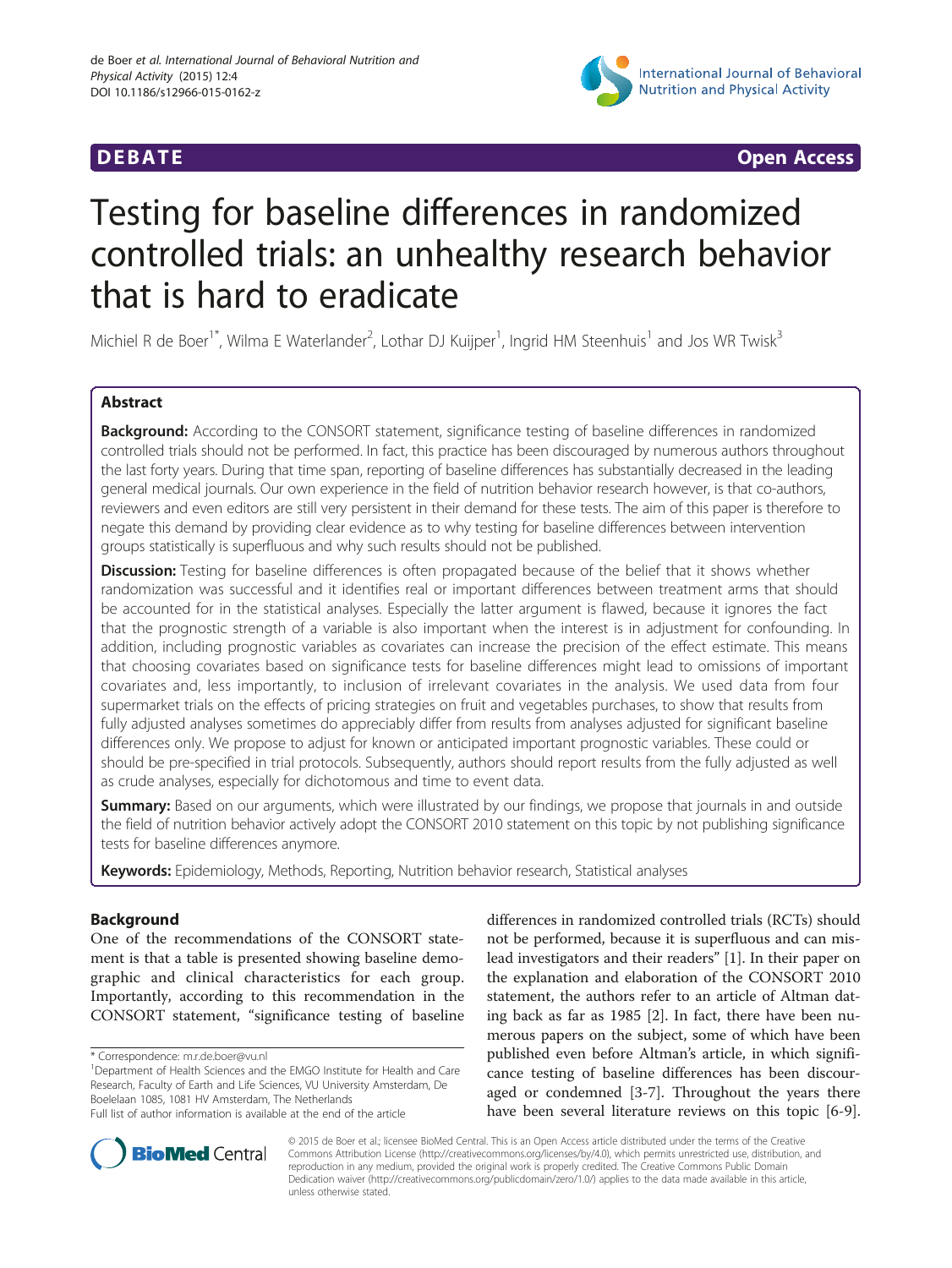All of these reviews focused on the leading general medical journals although not all on the same ones. These reviews show a decreasing trend in the reporting of tests for baseline differences from it being an "ubiquitous error" in the 1978 and 79 issues of the NEJM [\[8\]](#page-6-0) to 38.2% of the RCT's published in the NEJM, the JAMA, the Lancet and the BMJ in the first half of 2007 [\[6\]](#page-6-0).

In the last few years we have carried out several webbased and one real-life randomized controlled supermarket trials on the effect of several pricing strategies on food purchases. These have all been published in journals within the field of nutrition behavior, of which two in this journal [\[10](#page-6-0)-[13](#page-6-0)]. In the process of writing and submitting these papers, we were, to some surprise, challenged by co-authors to include p-values of tests for baseline differences. The discussions were resolved and we were initially able to convince all authors of the fact that it would be better not to include these tests. This means that in our submitted papers we followed the CONSORT statement in not testing for baseline differences. However, after submission of the papers we were again faced with comments that tests of baseline differences should be added, but now from reviewers or even editors. To our surprise and dismay, these reviewers insisted on this point even after we had provided a logical explanation why we preferred not to present these p-values. Eventually, we decided to add the tests and as a result they are included in all four of our publications.

After our initial frustration, we started to think about possible explanations underlying the strong belief in testing for baseline differences in this field. One explanation could be that people, including scientists, are copycats and that they believe in what they see others do. An alternative, potentially related reason might be that most of the literature on this topic has been published in biostatistical or methodological journals and is thus obscured from most of the applied behavioral nutrition or physical activity researchers.

The aim of this paper is therefore to negate the misconception that still exists among a large number of researchers in this field that baseline differences between intervention groups should be tested statistically by providing a strong argument as to why this is unnecessary. Furthermore, we argue that the choice of adjustment variables to include in the analysis should not be based on these tests. We will attempt to accomplish this by discussing the origin of the misconception and why statistical testing of baseline differences is flawed and misleading. Moreover, we will discuss practical consequences of testing for baseline differences and finally provide some guidance on how baseline differences should be taken into account. Most of our arguments are not new, but are restatements of what other authors have argued. Where

possible we will use examples of the trials we published to illustrate these arguments.

#### **Discussion**

### Why do people believe testing of baseline differences should be done and why is this a misconception?

The arguments most often used to substantiate the choice for statistical testing for baseline differences are that one needs to examine whether randomization was successful and that one needs to assess whether observed differences in baseline characteristics are 'real' or 'important'. To test whether randomization was successful is quite problematic and, more importantly, not necessary [[2,14\]](#page-6-0). First, it is problematic because there is no clear cut-off to decide when baseline differences are in concordance with proper randomization. One should remember that when any null-hypothesis is true, there is a probability of  $\alpha$  (usually 0.05) that we will incorrectly reject it. In case of perfectly random allocation to conditions in trials, we would expect one out of 20 tests for significance to produce such a wrong result. However, what do we conclude when the proportion of such results exceeds  $\alpha$ ? For example, we found one statistically significant difference between the intervention and control condition out of the twelve baseline characteristics we tested (proportion  $= 0.08$ ) in our web-based supermarket trial on the effects of a 25% discount on fruits and vegetables [[10](#page-6-0)]. Does this mean that randomization was not performed properly? The simple answer is that we do not have any substantial numerical indication to that, because we only tested 12 differences and by chance could have found that 8% of these tests were statistically significant. In fact, a binomial test will show that, when we assume that all of these 12 tests involved independent true null-hypotheses (which they are not), the probability of encountering one statistically significant difference is 0.34. Our example is not an extreme. Usually only a limited number of baseline characteristics are tested [\[7](#page-6-0)]. Second, and more importantly, testing whether the randomization was performed properly is unnecessary. For one , the methods section of a paper should inform the reader whether randomization was performed properly and no statistical test will add any information about the correctness of this very procedure. Altman expressed this as "performing a significance test to compare baseline variables is to assess the probability of something having occurred by chance when we know that it did occur by chance" [[2\]](#page-6-0). In other words: perfect randomization means we are testing between two samples from the same population by definition, and any extraordinary resulting p-value must be considered to be a random artefact. A second argument is that the most crucial fact to find out is not whether randomization was performed properly, but more if and how any possible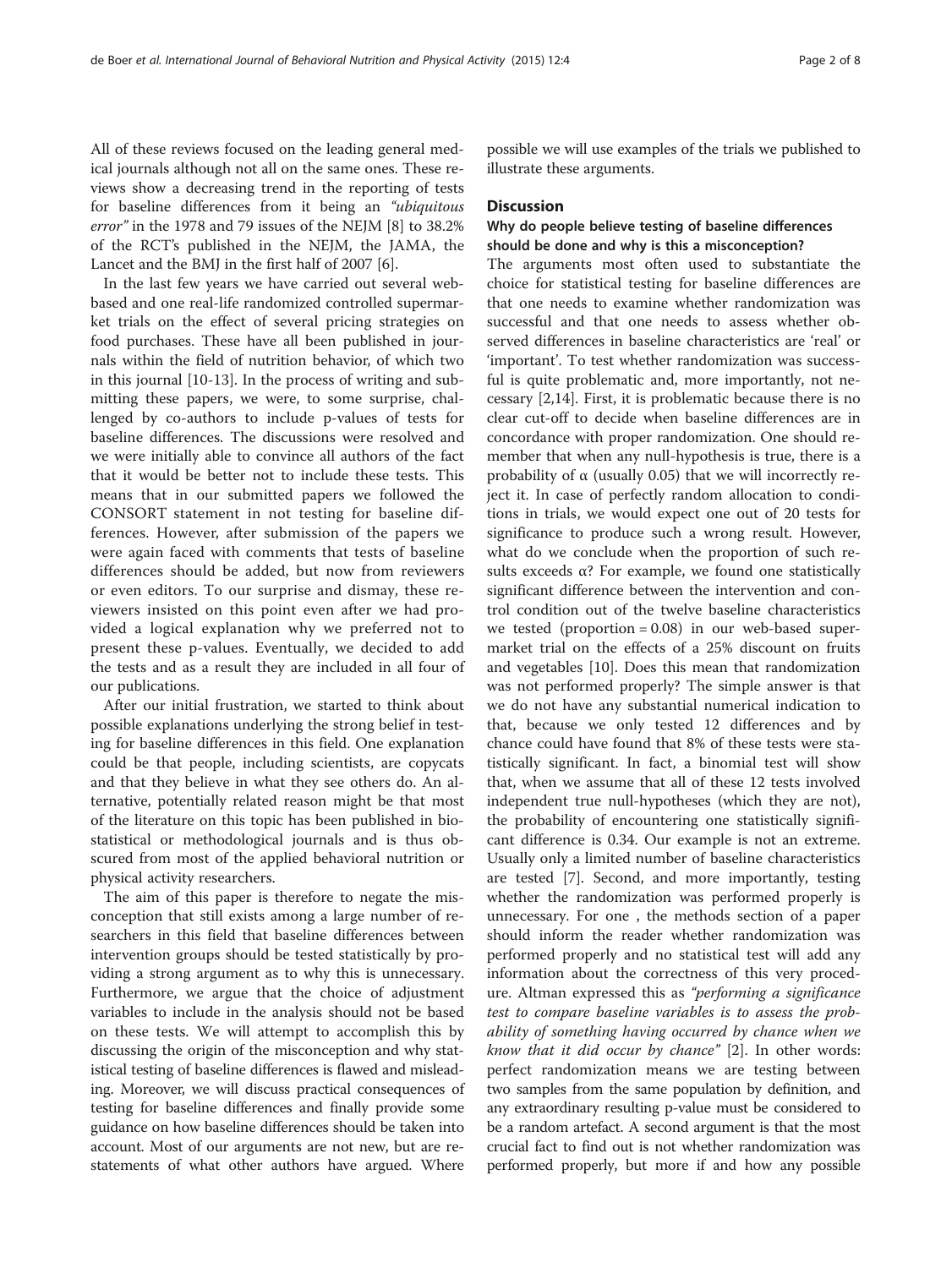baseline differences should be taken into account [\[3\]](#page-6-0). This is usually where the second argument for testing for baseline differences (the need to assess whether observed differences are real or important) comes into play.

The misconception in testing for baseline differences to determine whether real or important differences occur, should be seen in light of the difference between meaningful and statistically significant (detectable) differences. Meaningful differences are often not detected in a statistically significant manner [\[3,8](#page-6-0)[,15\]](#page-7-0), because trials are not powered for this purpose (type II error). On the other hand a statistically significant difference is not necessarily a meaningful one [\[3,14](#page-6-0)]. Meaningful differences here refer to differences in baseline characteristics that influence (confound) the results of a trial. Confounding occurs when there is a relation between a certain characteristic or covariate (C) and group allocation (G) and also between this characteristic and the outcome (O) [\[3,8,14](#page-6-0)], see Figure 1. In other words, confounding occurs when there is a difference between the intervention and control groups in a certain characteristic that is prognostic for the outcome of that trial. The amount of potential confounding does not depend upon whether these relations are statistically significant, but rather on the magnitude of these relations [[3,8,](#page-6-0)[15\]](#page-7-0). This could for example mean that a relatively small and nonstatistically significant difference in a very strong prognostic factor could cause meaningful confounding and vice versa that a large difference in a characteristic unrelated to outcome would cause no confounding at all. Hence, potential confounders should not be chosen based on statistical tests of baseline differences.

#### Practical consequences of testing for baseline differences

As discussed in the above, the practical consequences of testing for baseline differences mainly boil down to the question of whether the study conclusions would differ if only those covariates which proved to be significantly different at baseline were adjusted for in the analysis instead of adjusting for all prognostic factors.

In their review of 50 clinical trials in four major medical journals from 1997, Pocock et al [[7\]](#page-6-0) found that there were hardly any differences between estimates, CI's and p-values from adjusted and unadjusted analyses. However, many authors have argued that the choice of covariates *can* potentially impact on the results from a trial [[2,3,8,14\]](#page-6-0). With regard to the effect estimate this is especially true for smaller trials in which large baseline differences in prognostic variables usually go undetected. In- or excluding such prognostic variables as a covariate in/from the analysis can thus result in appreciably different effect estimates for the treatment effect. If the interest is in p-values and the null-hypothesis test regarding the treatment effect, the choice of covariates will have the same impact regardless of the sample size [\[4,14](#page-6-0)]. To illustrate this; let us assume that a certain difference in a given prognostic factor, say factor X, between intervention and control group results in a p-value of 0.15 after testing. If this p-value was derived in a small trial, the difference in this factor between groups would be relatively large, whereas for a large trial on the same treatment effect, this difference would be relatively small. Now, let us bear in mind that the p-value can be determined via dividing the effect estimate over the standard error of the effect estimate and also that the standard error decreases with an increasing sample size. Returning to our hypothetical example, we can argue that including factor X in the analysis of the treatment effect of the small trial, will influence the effect estimate of the treatment effect and by that also the p-value from the statistical test. In addition, including factor X in the analysis of the large trial, will have a smaller influence on the effect estimate of the treatment effect, but will have the same effect on the p-value as in the smaller trial. The latter is caused by the fact that the standard error from the treatment effect in the larger trial is smaller and therefore a relatively smaller change in the effect estimate after adjustment of prognostic factors, will have the same influence on the fraction of effect estimate and standard error and the resulting p-value.

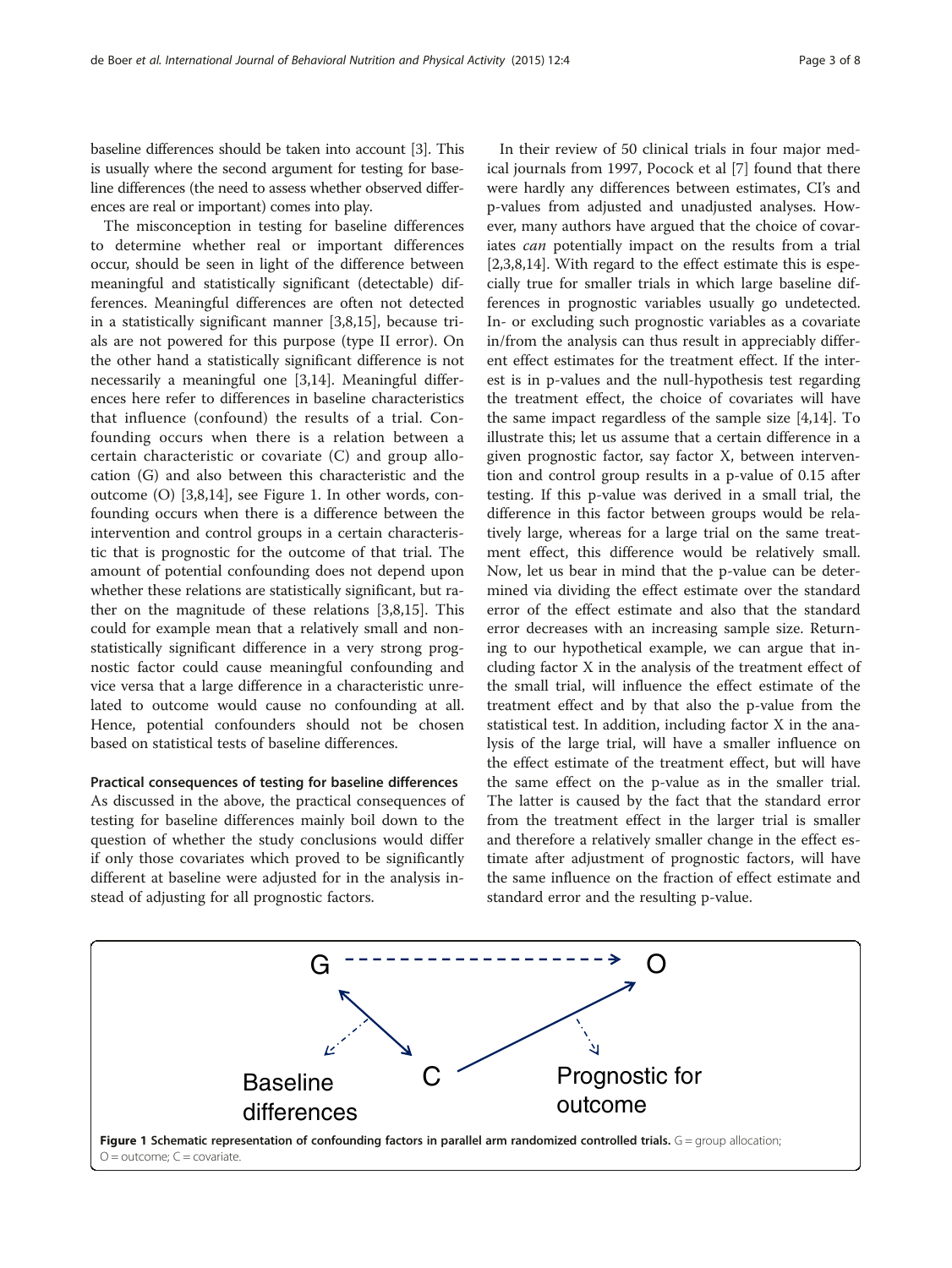We examined for the four trials we published [\[10](#page-6-0)-[13](#page-6-0)] whether analysis adjusted for pre-defined potential confounders (referred to as fully adjusted models), which were reported in the publications, differed from analyses adjusted only for statistically different baseline characteristics with respect to the hypothesis tests and the magnitude of differences between conditions, see Table [1](#page-4-0). We confined ourselves to outcomes related to fruit and/or vegetable purchases which were the primary outcomes analyzed in these studies. For three of the trials (study 2,3 and 4) we did not observe any statistically significant baseline differences, which means that we compared our fully adjusted models with crude models. For the other trial (study 1), we found one statistically significant difference, namely for level of education. For that trial we therefore compared results from the fully adjusted analyses (including adjustment for level of education) with those from analyses adjusted for level of education only. In these four trials a multitude of effects were analyzed, i.e. for different comparisons of several conditions and/ or for different time points. The different conditions that were compared were: regular prices versus 25% discount on fruits and vegetables (study 1); combinations of price reductions on healthy foods (no; 25%; 50%) and price increases on unhealthy foods (5%; 10%; 25%) (study 2); 50% price discounts on fruits and vegetables, nutrition education, 50% price discounts plus nutrition education, or no intervention (study 3); combinations of price reduction (10%; 25%; and 50%) an different labels ('special offer', 'healthy choice' and 'special offer & healthy choice') (study 4).

For study 2 and 4, two web-based supermarket trials, there were no appreciable differences for any of the observed effect sizes between crude and fully adjusted analyses. However, in study 2 the statistical tests from the crude analyses on the effects of discounts did result in statistically significant findings, whereas the adjusted did not (crude p-values of 0.03 and 0.01 versus adjusted p-values of 0.10 and 0.05). The conclusions of the paper were based on the results from the crude and fully adjusted models and also on the results from other endpoints such as number of healthy foods and total number of items purchased. For study 1, a web-based supermarket trial on the effect of 25% discounts on fruits and vegetables, the fully adjusted analyses resulted in larger differences compared to the analyses adjusted only for level of education. In addition, for combined fruits and vegetables (F&V) purchases the difference between the 25% discount condition and the control condition was statistically significant in the adjusted analysis (984 grams; 95% CI: 97, 1,872; p = 0.03), but not in the analysis adjusted for level of education only (571 grams; 95% CI: −300, 1,443: p = 0.20). Analyses of fruit and vegetables separately did not show any statistically significant differences at the 5% significance level irrespective of the adjustments made. The conclusion of the article was primarily based upon the results from the fully adjusted analysis. Therefore conclusions might have very well been different had the analyses been adjusted for statistically significant baseline differences only. Study 3 comprised a real supermarket trial on the effects of price discounts and nutrition education and the combination of both. Price discounts and price discounts in combination with nutrition education showed statistically significant effects compared to no intervention at six months in the crude and fully adjusted analyses. The magnitude of the effect was somewhat attenuated in the fully adjusted analysis for the effect of price discounts (5,252 vs. 3,894 g per 2wks), but not for the combined effect of price discounts and nutrition education (5,383 vs. 5,556 g per 2wks). No other statistically significant effects were observed, except for the crude effect of price discounts at one month (2386 g per 2 wks; 95% CI: 87, 4,685: p =0.04). This effect was much smaller and not statistically significant in the adjusted analysis (1,295 g per 2 wks; 95% CI: −1,031, 3,621: p =0.28). Conclusions were restricted to the statistically significant and fairly consistent results at 6 months follow-up.

To summarize our examples, only one out of the four studies did not show differences between fully adjusted analyses and analyses adjusted for statistically significant baseline differences only. Two studies showed some differences, either in results from statistical tests or also in actual effect sizes, but these differences most likely would not have affected the conclusions, whereas one study showed differences that could very well have affected the conclusions.

We realize that we have only examined four trials and that results from comparisons for these specific trials are not generalizable with respect to the number, amount and precipitated relevance of differences we observed. Nevertheless, these examples show that using all the available relevant information in the analyses of trials might result in different outcomes compared to analyses where covariates are restricted to statistically significant, but not necessarily important, differences between groups at baseline. In the following we will discuss these practices in some more detail and we will try to provide some practical guidelines on how to deal with adjustment for covariates in trials alternative to the practice of adjusting only for statistically significant baseline differences.

## Some practical guidance for dealing with baseline differences

One could argue that analyses from trials that have been randomized adequately need not be adjusted at all, because the analysis will result in a valid estimate of the treatment effect [[14\]](#page-6-0). This is based on the notion that when one would endlessly repeat a trial on a specific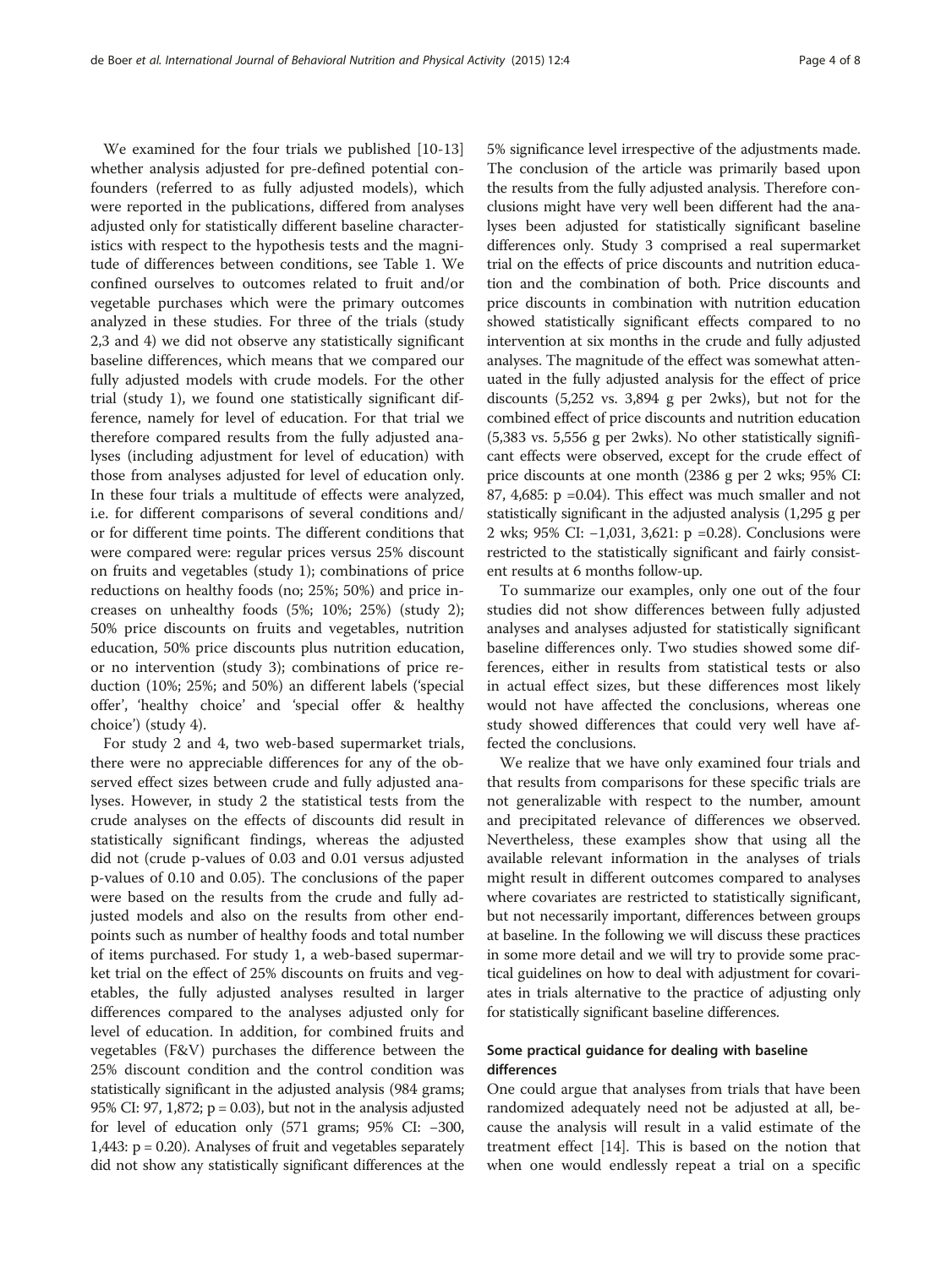| Study                                                                                                                           | Comparisons                                                                                 | Adjustment for covariates Outcome                                                        |                                     | В        | Lower<br>95% CI | Upper<br>95% CI | p-value |
|---------------------------------------------------------------------------------------------------------------------------------|---------------------------------------------------------------------------------------------|------------------------------------------------------------------------------------------|-------------------------------------|----------|-----------------|-----------------|---------|
| 1. Effects of 25% discounts on<br>fruits and vegetables in a<br>web-based supermarket [10]                                      | 25% discount on fruits and<br>vegetables versus regular<br>prices                           | Adjusted for statistically<br>significant characteristics<br>only (= level of education) | Fruit (g)                           | 126      | $-376$          | 630             | 0.62    |
|                                                                                                                                 |                                                                                             |                                                                                          | Vegetables (g)                      | 445      | $-105$          | 995             | 0.11    |
|                                                                                                                                 |                                                                                             |                                                                                          | F&V (g)                             | 571      | $-300$          | 1443            | 0.20    |
|                                                                                                                                 |                                                                                             | Fully adjusted (including for<br>level of education)                                     | Fruit (g)                           | 481      | $-69$           | 1,030           | 0.09    |
|                                                                                                                                 |                                                                                             |                                                                                          | Vegetables (g)                      | 504      | $-64$           | 1,071           | 0.08    |
|                                                                                                                                 |                                                                                             |                                                                                          | F&V(q)                              | 984      | 97              | 1,872           | 0.03    |
| 2. Introducing taxes, subsidies<br>or both in a web-based<br>supermarket [11]                                                   | 25% discount on healthy<br>foods versus no discount                                         | Adjusted for statistically<br>significant characteristics<br>only $(= none)$             | Fruit (g)                           | $-376$   | $-1097$         | 345             | $0.03*$ |
|                                                                                                                                 |                                                                                             |                                                                                          | Vegetables (g)                      | 88       | $-678$          | 854             | $0.01*$ |
|                                                                                                                                 |                                                                                             | Fully adjusted                                                                           | Fruit (g)                           | $-382$   | $-1105$         | 341             | $0.10*$ |
|                                                                                                                                 |                                                                                             |                                                                                          | Vegetables (g)                      | 52       | $-665$          | 769             | $0.05*$ |
|                                                                                                                                 | 50% discount on healthy<br>foods versus no discount                                         | Adjusted for statistically<br>significant characteristics<br>only $(= none)$             | Fruit (q)                           | 599      | $-126$          | 1,323           | $0.03*$ |
|                                                                                                                                 |                                                                                             |                                                                                          | Vegetables (g)                      | 1034     | 264             | 1,804           | $0.01*$ |
|                                                                                                                                 |                                                                                             | Fully adjusted                                                                           | Fruit (g)                           | 420      | $-322$          | 1,163           | $0.10*$ |
|                                                                                                                                 |                                                                                             |                                                                                          | Vegetables (g)                      | 821      | 85              | 1,556           | $0.05*$ |
|                                                                                                                                 | 10% versus 5% increase on<br>unhealthy foods                                                | Adjusted for statistically<br>significant characteristics<br>only $(= none)$             | Fruit (g)                           | 216      | $-500$          | 933             | $0.83*$ |
|                                                                                                                                 |                                                                                             |                                                                                          | Vegetables (g)                      | $-128$   | $-889$          | 633             | $0.45*$ |
|                                                                                                                                 |                                                                                             | Fully adjusted                                                                           | Fruit (g)                           | 304      | $-421$          | 1,029           | $0.69*$ |
|                                                                                                                                 |                                                                                             |                                                                                          | Vegetables (g)                      | 121      | $-598$          | 840             | $0.59*$ |
|                                                                                                                                 | 25% versus 5% increase on<br>unhealthy foods                                                | Adjusted for statistically<br>significant characteristics<br>$only (= none)$             | Fruit (q)                           | 82       | $-643$          | 807             | $0.83*$ |
|                                                                                                                                 |                                                                                             |                                                                                          | Vegetables (g)                      | 345      | $-425$          | 1,115           | $0.45*$ |
|                                                                                                                                 |                                                                                             | Fully adjusted                                                                           | Fruit (g)                           | 83       | $-646$          | 813             | $0.69*$ |
|                                                                                                                                 |                                                                                             |                                                                                          | Vegetables (g)                      | 368      | $-355$          | 1,091           | $0.59*$ |
| 3. The effects of price discounts<br>on fruits and vegetables with<br>or without health education<br>in a real supermarket [12] | 50% discount on fruits<br>and vegetables versus<br>no intervention                          | Adjusted for statistically<br>significant characteristics<br>only $(= none)$             | F&V(g) at 1 month                   | 2386     | 87              | 4,685           | 0.04    |
|                                                                                                                                 |                                                                                             |                                                                                          | F&V (g) at 3 months                 | 1,226    | $-1,063$        | 3,596           | 0.31    |
|                                                                                                                                 |                                                                                             |                                                                                          | F&V (g) at 6 months                 | 5,252    | 2,836           | 7,668           | < 0.01  |
|                                                                                                                                 |                                                                                             |                                                                                          | F&V (g) at 9 months                 | $-826$   | $-3,284$        | 1,632           | 0.51    |
|                                                                                                                                 |                                                                                             | Fully adjusted                                                                           | F&V(g) at 1 month                   | 1,295    | $-1,031$        | 3,621           | 0.28    |
|                                                                                                                                 |                                                                                             |                                                                                          | F&V (g) at 3 months                 | 951      | $-1,293$        | 3,194           | 0.41    |
|                                                                                                                                 |                                                                                             |                                                                                          | F&V (g) at 6 months 3,894           |          | 1,500           | 6,287           | < 0.01  |
|                                                                                                                                 |                                                                                             |                                                                                          | F&V (g) at 9 months $-1,397 -3,833$ |          |                 | 1,038           | 0.26    |
|                                                                                                                                 | Nutrition education versus<br>no intervention                                               | Adjusted for statistically<br>significant characteristics<br>only $(= none)$             | $F&V(q)$ at 1 month                 | $-1,583$ | $-4,049$        | 884             | 0.21    |
|                                                                                                                                 |                                                                                             |                                                                                          | F&V (g) at 3 months $-886$          |          | $-3,432$        | 1,661           | 0.50    |
|                                                                                                                                 |                                                                                             |                                                                                          | F&V (g) at 6 months 35              |          | $-2,571$        | 2,640           | 0.98    |
|                                                                                                                                 |                                                                                             |                                                                                          | F&V (g) at 9 months $-1,235$        |          | $-3,747$        | 1,277           | 0.34    |
|                                                                                                                                 |                                                                                             | Fully adjusted                                                                           | F&V(g) at 1 month                   | $-913$   | $-3,383$        | 1,557           | 0.47    |
|                                                                                                                                 |                                                                                             |                                                                                          | F&V (g) at 3 months                 | $-91$    | $-2,584$        | 2,402           | 0.94    |
|                                                                                                                                 |                                                                                             |                                                                                          | F&V (g) at 6 months                 | 1,075    | $-1,468$        | 3,617           | 0.41    |
|                                                                                                                                 |                                                                                             |                                                                                          | F&V (g) at 9 months                 | $-481$   | $-2,937$        | 1,976           | 0.70    |
|                                                                                                                                 | 50% discount on fruits and<br>vegetables + Nutrition<br>education versus no<br>intervention | Adjusted for statistically<br>significant characteristics<br>only $(= none)$             | F&V(g) at 1 month                   | 1,912    | $-354$          | 4,179           | 0.10    |
|                                                                                                                                 |                                                                                             |                                                                                          | F&V (g) at 3 months 978             |          | $-1,386$        | 3,343           | 0.42    |
|                                                                                                                                 |                                                                                             |                                                                                          | F&V (g) at 6 months 5,383           |          | 2,958           | 7,808           | < 0.01  |
|                                                                                                                                 |                                                                                             |                                                                                          | F&V (g) at 9 months $-1,176 -3,582$ |          |                 | 1,230           | 0.34    |

# <span id="page-4-0"></span>Table 1 Results from four randomized controlled supermarket trials with different methods of adjustment for baseline covariates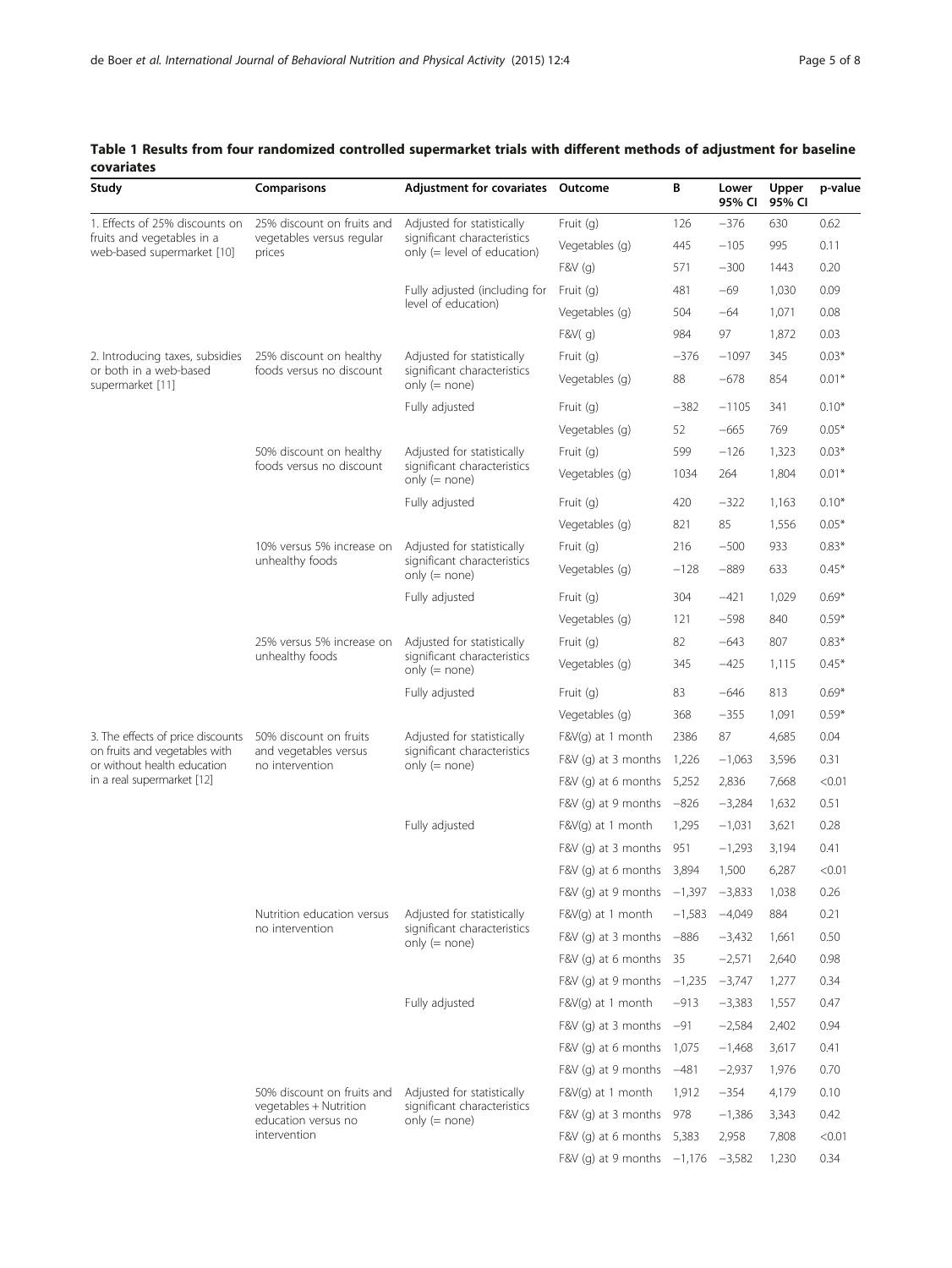|                                                                                                                                             |                                               | Fully adjusted                                                               | F&V(g) at 1 month   | 1,290    | $-1008$  | 3,587 | 0.27      |
|---------------------------------------------------------------------------------------------------------------------------------------------|-----------------------------------------------|------------------------------------------------------------------------------|---------------------|----------|----------|-------|-----------|
|                                                                                                                                             |                                               |                                                                              | F&V (g) at 3 months | 1,213    | $-1,078$ | 3,504 | 0.30      |
|                                                                                                                                             |                                               |                                                                              | F&V (g) at 6 months | 5,556    | 3,188    | 7,925 | < 0.01    |
|                                                                                                                                             |                                               |                                                                              | F&V (g) at 9 months | $-1,157$ | $-3,533$ | 1,220 | 0.34      |
| 4. Effects of different discount<br>levels on healthy products<br>coupled with a healthy<br>choice label in a web-based<br>supermarket [13] | 25% versus 10% discount<br>on healthy foods   | Adjusted for statistically<br>significant characteristics<br>only $(= none)$ | Fruit (g)           | 398      | $-384$   | 1,180 | $0.33*$   |
|                                                                                                                                             |                                               |                                                                              | Vegetables (g)      | $-83$    | $-887$   | 721   | $< 0.01*$ |
|                                                                                                                                             |                                               | Fully adjusted                                                               | Fruit (g)           | 393      | $-442$   | 1,228 | $0.52*$   |
|                                                                                                                                             |                                               |                                                                              | Vegetables (g)      | 39       | $-808$   | 885   | $0.02*$   |
|                                                                                                                                             | 50% versus 10% discount<br>on healthy foods   | Adjusted for statistically<br>significant characteristics<br>only $(= none)$ | Fruit (g)           | 544      | $-193$   | 1,280 | $0.33*$   |
|                                                                                                                                             |                                               |                                                                              | Vegetables (g)      | 1,108    | 350      | 1866  | $< 0.01*$ |
|                                                                                                                                             |                                               | Fully adjusted                                                               | Fruit (g)           | 410      | $-361$   | 1,182 | $0.52*$   |
|                                                                                                                                             |                                               |                                                                              | Vegetables (g)      | 1,017    | 226      | 1,807 | $0.02*$   |
|                                                                                                                                             | Special offer label versus<br>combined label  | Adjusted for statistically<br>significant characteristics<br>only $(= none)$ | Fruit (g)           | 61       | $-676$   | 797   | $0.94*$   |
|                                                                                                                                             |                                               |                                                                              | Vegetables (g)      | $-436$   | $-1,193$ | 322   | $0.52*$   |
|                                                                                                                                             |                                               | Fully adjusted                                                               | Fruit (g)           | 74       | $-704$   | 853   | $0.78*$   |
|                                                                                                                                             |                                               |                                                                              | Vegetables (g)      | $-479$   | $-1,286$ | 328   | $0.50*$   |
|                                                                                                                                             | Healthy choice label versus<br>combined label | Adjusted for statistically<br>significant characteristics<br>only $(= none)$ | Fruit (g)           | $-76$    | $-858$   | 705   | $0.94*$   |
|                                                                                                                                             |                                               |                                                                              | Vegetables (g)      | $-217$   | $-1,021$ | 587   | $0.52*$   |
|                                                                                                                                             |                                               | Fully adjusted                                                               | Fruit (g)           | $-200$   | $-1,014$ | 613   | $0.78*$   |
|                                                                                                                                             |                                               |                                                                              | Vegetables (g)      | $-282$   | $-1,138$ | 574   | $0.50*$   |

#### Table 1 Results from four randomized controlled supermarket trials with different methods of adjustment for baseline covariates (Continued)

\*Overall p-value comparing the three groups.

CI = confidence interval; F&V = fruit and vegetables.

comparison (same treatment and control condition and same numbers in both groups) and one would average over all effect estimates, that this would result in the 'true' treatment effect. However, this is only a theoretical notion and the 'true' treatment effect remains unknown in practice. This means that a given trial may be close to the 'true' treatment effect or it might be further away. Imbalance in a trial will mean that the effect estimate of that trial will generally be further away from the 'true' treatment effect. An epidemiologist would say that the internal validity is compromised. By adjusting for known prognostic variables that differ, be it statistically significant or not, between the treatment groups, the effect estimate will be closer to the 'true' effect or in other words: it will be more internally valid. Another or related advantage of adjusting for known prognostic variables, which also applies when there is no difference at baseline, is that the effect estimate will be more precise, i.e. the confidence interval will usually be smaller [[14,](#page-6-0)[16\]](#page-7-0). The reason for this is that the prognostic factors will explain part of the unexplained variance which reduces the standard error of the treatment effect. This is in fact the whole idea behind analyses of covariance (ANCOVA). We therefore agree with others [\[2-4](#page-6-0),[14](#page-6-0),[17](#page-7-0)]

that adjustment for prognostic variables should be made. This is irrespective of the fact whether differences on these variables were statistically significant at baseline.

Some authors have argued that prognostic factors may not be known beforehand [[6,7\]](#page-6-0). We do not think this is a major problem however, because, as put so eloquently by Senn [\[4](#page-6-0)] "Researchers should remember that we are often studying new therapies, but we more rarely find ourselves studying new diseases", meaning that prognostic variables often can be extracted from previous studies. An additional worry that has been expressed, is that the choice of prognostic variables as covariates in the analysis model can influence the results [[7\]](#page-6-0). There are situations where adjusting for one prognostic factor might result in a statistically significant finding while adjusting for a different one would not, as was illustrated in our example. Some authors might in those cases be tempted to specifically adjust for those covariates that lead to statistically significant results which they subsequently report in their papers. We agree that this can pose a problem for a given trial. However, there is a straightforward solution to this problem. Most journals nowadays demand that authors include all primary and secondary endpoints in the protocols submitted to a trial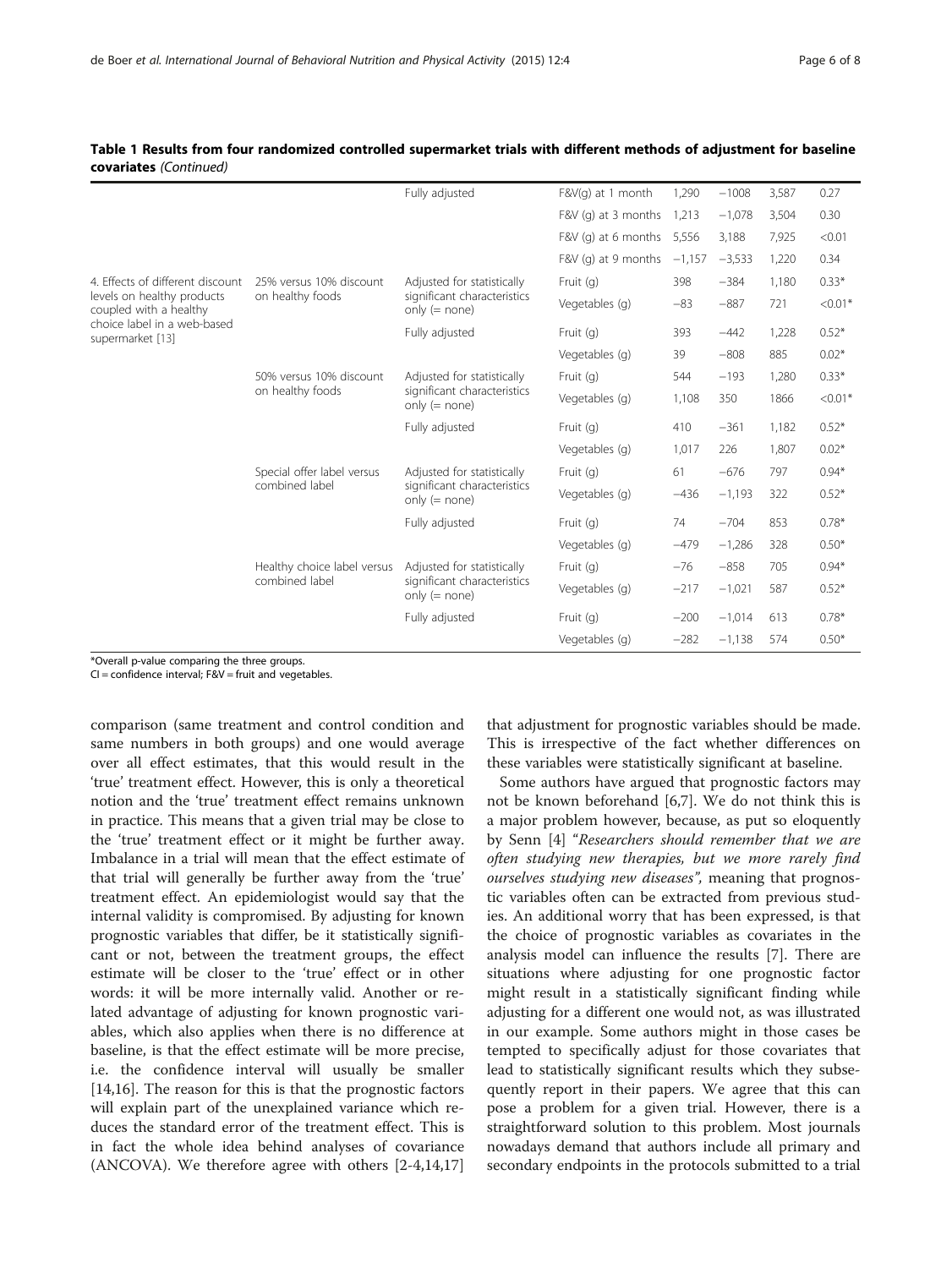<span id="page-6-0"></span>register. It would be simple to also request mentioning the covariates here. This would also be feasible from a researcher's perspective, because researchers, naturally, have to take important prognostic factors into consideration before starting the trial so that they can assess these variables at baseline. We acknowledge that there are some pitfalls in practice, for example the fact that trial protocols do not have to be registered before the trial starts and others may (therefore) have different views on how to tackle potential problems relating to the (selective) choice of prognostic factors.

Our discussion of the adjustment for baseline variables from RCT´s in the above is limited to direct adjustment of variables in general linear models, i.e. when the outcome is continuous. It should be noted that there are alternative methods of dealing with imbalances between groups such as pre-stratification or minimization, which we will not dwell on any further in this paper. In addition, when outcomes are dichotomous or time to event, i.e. when logistic regression or survival analyses are used, things are more complex. In contrast to mean differences (MD's), odds ratio's (OR's) and hazard ratio's (HR's)are non-collapsible effect estimators [[18](#page-7-0)]. This means that for trials on a specific comparison, the crude effect estimate will on average coincide with the adjusted effect estimate when analyzing MD's, but not when analyzing OR's or HR's [6,[18\]](#page-7-0). For these latter effect estimates, the crude (also sometimes referred to as marginal or population averaged) effects will be systematically closer to the null value than the adjusted (also sometimes referred to as subject specific) effects. This means that crude and adjusted effect estimates have different interpretations when analyzing OR's or HR's [6,[17\]](#page-7-0). At the moment there seems to be no consensus as to which estimate (crude or adjusted) is more informative from a clinical or policy perspective [6]. Therefore, we agree with others [6], that especially for binary and time to event outcomes, results from RCT's should be presented for crude as well as adjusted analyses. In that way, at least the results from the crude analyses regarding trials on similar comparisons are comparable.

#### Summary

We have discussed that testing for baseline differences serves no purpose and can be misleading, especially because some researchers still think that these tests are the basis for choosing covariates in their analyses. This practice however ignores the prognostic strength of covariates, which is a more important characteristic to take into account, because adjustment for prognostic factors can also increase precision of effect estimates. We have shown in our data from four supermarket trials that the choice of covariates is not a trivial matter and that effect estimates could appreciably differ between strategies. We therefore propose to include and register covariates in trial protocols, to register these protocols before the start of the trial and to publish fully adjusted as well as crude analyses results. Finally, based on these arguments, we propose that journals in and outside the field of nutrition behavior actively adopt the CONSORT 2010 statement on this topic by not publishing these tests anymore.

#### Competing interests

The authors declare that they have no competing interests.

#### Authors' contributions

MRdB conceived of the idea for this paper in cooperation with all co-authors, analyzed the data and drafted the manuscript. WEW, LDJK, IHMS and JWRT revised the manuscript critically for important intellectual content. All authors approved the final version of the manuscript.

#### Author details

<sup>1</sup>Department of Health Sciences and the EMGO Institute for Health and Care Research, Faculty of Earth and Life Sciences, VU University Amsterdam, De Boelelaan 1085, 1081 HV Amsterdam, The Netherlands. <sup>2</sup>National Institute for Health Innovation, School of Population Health, The University of Auckland, Tamaki Campus, Private Bag 92019, Auckland Mail Centre, Auckland 1142, New Zealand. <sup>3</sup>Department of Epidemiology and Biostatistics, VU University Medical Centre, de Boelelaan 1118, Amsterdam 1081 HV, The Netherlands.

#### Received: 22 August 2014 Accepted: 6 January 2015 Published online: 24 January 2015

#### References

- 1. Moher D, Hopewell S, Schulz KF, Montori V, Gøtzsche PC, Devereaux PJ, et al. CONSORT 2010 Explanation and Elaboration: Updated guidelines for reporting parallel group randomised trials. J Clin Epidemiol. 2010;2010(63):e1–37.
- 2. Altman DG. Comparability of randomised groups. J R Stat Soc. 1985;34:125–36.
- 3. Rothman KJ. Epidemiologic methods in clinical trials. Cancer.
- 1977;39(4 Suppl):1771–5. 4. Senn S. Controversies concerning randomization and additivity in clinical
- trials. Stat Med. 2004;23:3729–53. 5. Assmann SF, Pocock SJ, Enos LE, Kasten LE. Subgroup analysis and other (mis)uses of baseline data in clinical trials. Lancet. 2000;355:1064–9.
- 6. Austin PC, Manca A, Zwarenstein M, Juurlink DN, Stanbrook MB. A substantial and confusing variation exists in handling of baseline covariates in randomized controlled trials: a review of trials published in leading medical journals. J Clin Epidemiol. 2010;63:142–53.
- 7. Pocock SJ, Assmann SE, Enos LE, Kasten LE. Subgroup analysis, covariate adjustment and baseline comparisons in clinical trial reporting: current practice and problems. Stat Med. 2002;21:2917–30.
- 8. Lavori P, Louis T, Bailar III J, Polansky M. Designs for expirements-parallel comparisons of treatment. N Engl J Med. 1983;309:1291–8.
- 9. Altman, Douglas G, Doré CJ. Randomisation and baseline comparisons. Lancet. 1990;335:149–53.
- 10. Waterlander WE, Steenhuis IHM, de Boer MR, Schuit AJ, Seidell JC. The effects of a 25% discount on fruits and vegetables: results of a randomized trial in a three-dimensional web-based supermarket. Int J Behav Nutr Phys Act. 2012;9:11.
- 11. Waterlander WE, Steenhuis IHM, de Boer MR, Schuit AJ, Seidell JC. Introducing taxes, subsidies or both: the effects of various food pricing strategies in a web-based supermarket randomized trial. Prev Med. 2012;54:323–30.
- 12. Waterlander WE, de Boer MR, Schuit AJ, Seidell JC, Steenhuis IHM. Price discounts significantly enhance fruit and vegetable purchases when combined with nutrition education: a randomized controlled supermarket trial. J Clin Nutr. 2013;97(4):886–95.
- 13. Waterlander WE, Steenhuis IHM, de Boer MR, Schuit AJ, Seidell JC. Effects of different discount levels on healthy products coupled with a healthy choice label, special offer label or both: results from a web-based supermarket experiment. Int J Behav Nutr Phys Act. 2013;10:59.
- 14. Senn S. Seven myths of randomisation in clinical trials. Stat Med. 2013;32:1439–50.